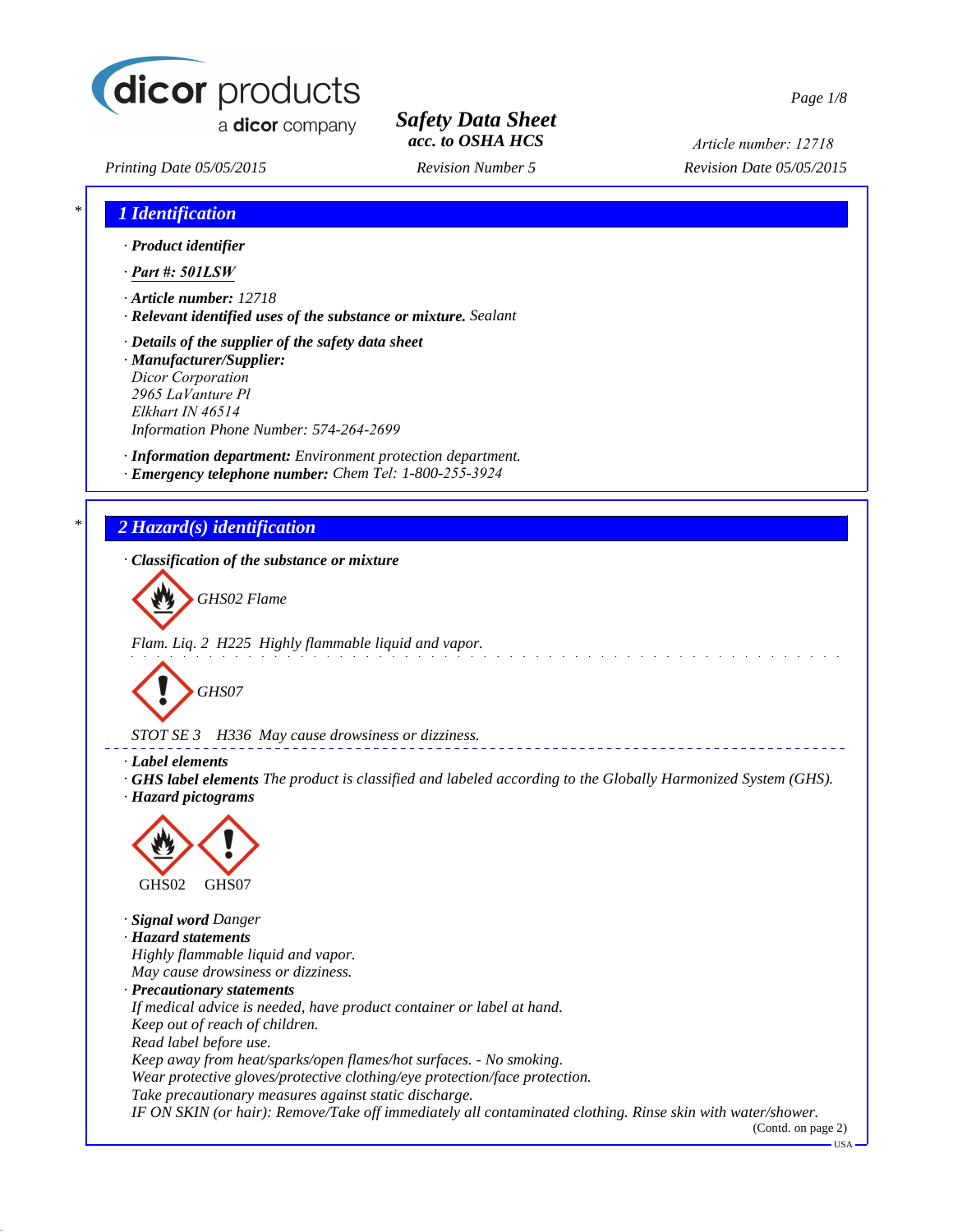*Printing Date 05/05/2015 Revision Number 5 Revision Date 05/05/2015 Article number: 12718*

*Part #: 501LSW*

| IF INHALED: Remove victim to fresh air and keep at rest in a position comfortable for breathing.<br>Call a poison center/doctor if you feel unwell.<br>In case of fire: Use for extinction: CO2, powder or water spray.                                                                                                                                                                                                                                                                                   |                    |
|-----------------------------------------------------------------------------------------------------------------------------------------------------------------------------------------------------------------------------------------------------------------------------------------------------------------------------------------------------------------------------------------------------------------------------------------------------------------------------------------------------------|--------------------|
| Store locked up.<br>Store in a well-ventilated place. Keep container tightly closed.                                                                                                                                                                                                                                                                                                                                                                                                                      |                    |
| Store in a well-ventilated place. Keep cool.                                                                                                                                                                                                                                                                                                                                                                                                                                                              |                    |
| Dispose of contents/container in accordance with local/regional/national/international regulations.<br>· Classification system:<br>$\cdot$ NFPA ratings (scale 0 - 4)                                                                                                                                                                                                                                                                                                                                     |                    |
| $Health = 1$<br>$Fire = 3$<br>$Reactivity = 0$                                                                                                                                                                                                                                                                                                                                                                                                                                                            |                    |
| $\cdot$ HMIS-ratings (scale 0 - 4)                                                                                                                                                                                                                                                                                                                                                                                                                                                                        |                    |
| <b>HEALTH</b><br>$\boxed{1}$ Health = 1<br>$3$ Fire = 3<br><b>FIRE</b><br><b>PHYSICAL HAZARD</b> $\boxed{0}$ <i>Physical Hazard</i> = 0                                                                                                                                                                                                                                                                                                                                                                   |                    |
| $\cdot$ Other hazards<br>· Results of PBT and vPvB assessment                                                                                                                                                                                                                                                                                                                                                                                                                                             |                    |
| · <b>PBT</b> : Not applicable.                                                                                                                                                                                                                                                                                                                                                                                                                                                                            |                    |
| $\cdot v$ PvB: Not applicable.                                                                                                                                                                                                                                                                                                                                                                                                                                                                            |                    |
| <b>3 Composition/information on ingredients</b>                                                                                                                                                                                                                                                                                                                                                                                                                                                           |                    |
| · Chemical characterization: Mixtures<br>· Description: Mixture of the substances listed below with nonhazardous additions.                                                                                                                                                                                                                                                                                                                                                                               |                    |
| · Hazardous components:                                                                                                                                                                                                                                                                                                                                                                                                                                                                                   |                    |
| 64742-89-8 Solvent naphtha (petroleum), light aliph. $(VM\&P)$                                                                                                                                                                                                                                                                                                                                                                                                                                            | 25-50%             |
| · Additional information:<br>All concentrations are in percent by weight unless the ingredient is a gas. Gas concentrations are in percent by<br>volume. Any pigments or fillers in this product which may be considered "Hazardous" are potentially hazardous<br>only if inhaled as an airborne dust. Exposure by these ingredients as used in sealants, putties, bedding<br>compounds and non-sprayable products is highly unlikely. For the wording of the listed risk phrases refer to<br>section 15. |                    |
| <b>4 First-aid measures</b>                                                                                                                                                                                                                                                                                                                                                                                                                                                                               |                    |
| · Description of first aid measures<br>$\cdot$ After inhalation:                                                                                                                                                                                                                                                                                                                                                                                                                                          |                    |
| Supply fresh air or oxygen; call for doctor.                                                                                                                                                                                                                                                                                                                                                                                                                                                              |                    |
| In case of unconsciousness place patient stably in side position for transportation.                                                                                                                                                                                                                                                                                                                                                                                                                      |                    |
| · After skin contact: Immediately wash with water and soap and rinse thoroughly.                                                                                                                                                                                                                                                                                                                                                                                                                          |                    |
| $\cdot$ After eye contact: Rinse opened eye for several minutes under running water. Then consult a doctor.                                                                                                                                                                                                                                                                                                                                                                                               |                    |
| · After swallowing: Seek immediate medical advice.                                                                                                                                                                                                                                                                                                                                                                                                                                                        |                    |
| · Information for doctor:<br>$\cdot$ Most important symptoms and effects, both acute and delayed No further relevant information available.                                                                                                                                                                                                                                                                                                                                                               | (Contd. on page 3) |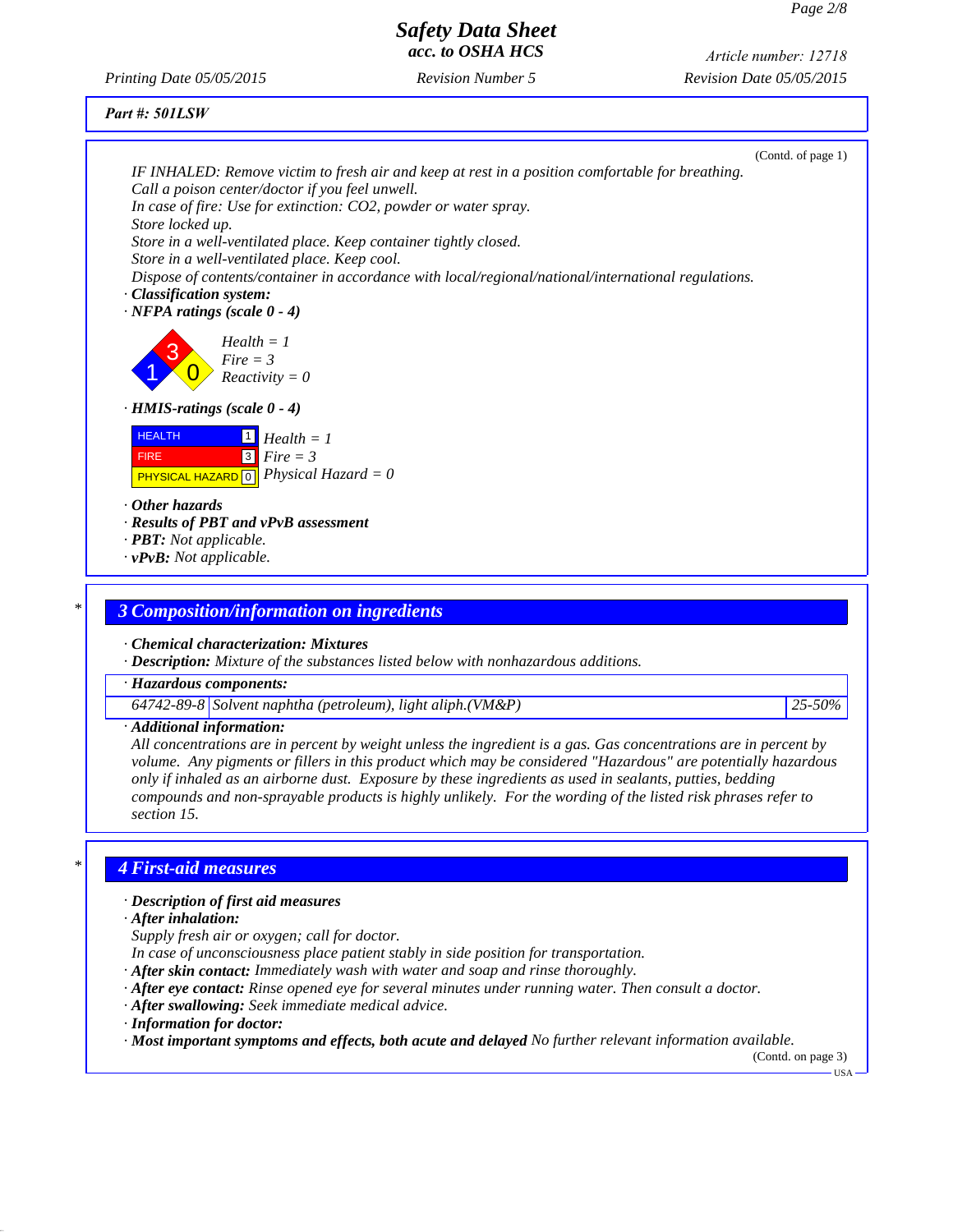*Printing Date 05/05/2015 Revision Number 5 Revision Date 05/05/2015 Article number: 12718*

## *Part #: 501LSW*

*· Indication of any immediate medical attention and special treatment needed No further relevant information available.*

## *\* 5 Fire-fighting measures*

*· Extinguishing media*

*· Suitable extinguishing agents:*

*CO2, extinguishing powder or water spray. Fight larger fires with water spray or alcohol resistant foam. · Advice for firefighters*

*· Protective equipment:*

*Coveralls*

*Respiratory protective device.*

## *\* 6 Accidental release measures*

*· Personal precautions, protective equipment and emergency procedures Ensure adequate ventilation · Environmental precautions:*

*Do not allow product to reach sewage system or any water course.*

*Inform respective authorities in case of seepage into water course or sewage system.*

*· Methods and material for containment and cleaning up:*

*Absorb with liquid-binding material (sand, diatomite, acid binders, universal binders, sawdust). Dispose of contaminated material as waste in accordance with federal state and local regulations. Ensure adequate ventilation.*

*· Reference to other sections See Section 7 for information on safe handling. See Section 8 for information on personal protection equipment. See Section 13 for disposal information.*

# *\* 7 Handling and storage*

*· Handling:*

- *· Precautions for safe handling Open and handle receptacle with care.*
- *· Information about protection against explosions and fires: Store in cool dry area away from direct heat (60-90 degrees F). Keep respiratory protective device available.*
- *· Conditions for safe storage, including any incompatibilities*
- *· Storage:*
- *· Requirements to be met by storerooms and receptacles: No special requirements.*
- *· Information about storage in one common storage facility: Store as flammable liquid.*
- *· Further information about storage conditions: Keep receptacle tightly sealed.*
- *· Specific end use(s) No further relevant information available.*

## *\* 8 Exposure controls/personal protection*

*· Additional information about design of technical systems: No further data; see item 7.*

*· Control parameters*

*· Components with limit values that require monitoring at the workplace:*

*The product does not contain any relevant quantities of materials with critical values that have to be monitored at the workplace.*

(Contd. on page 4)

USA

(Contd. of page 2)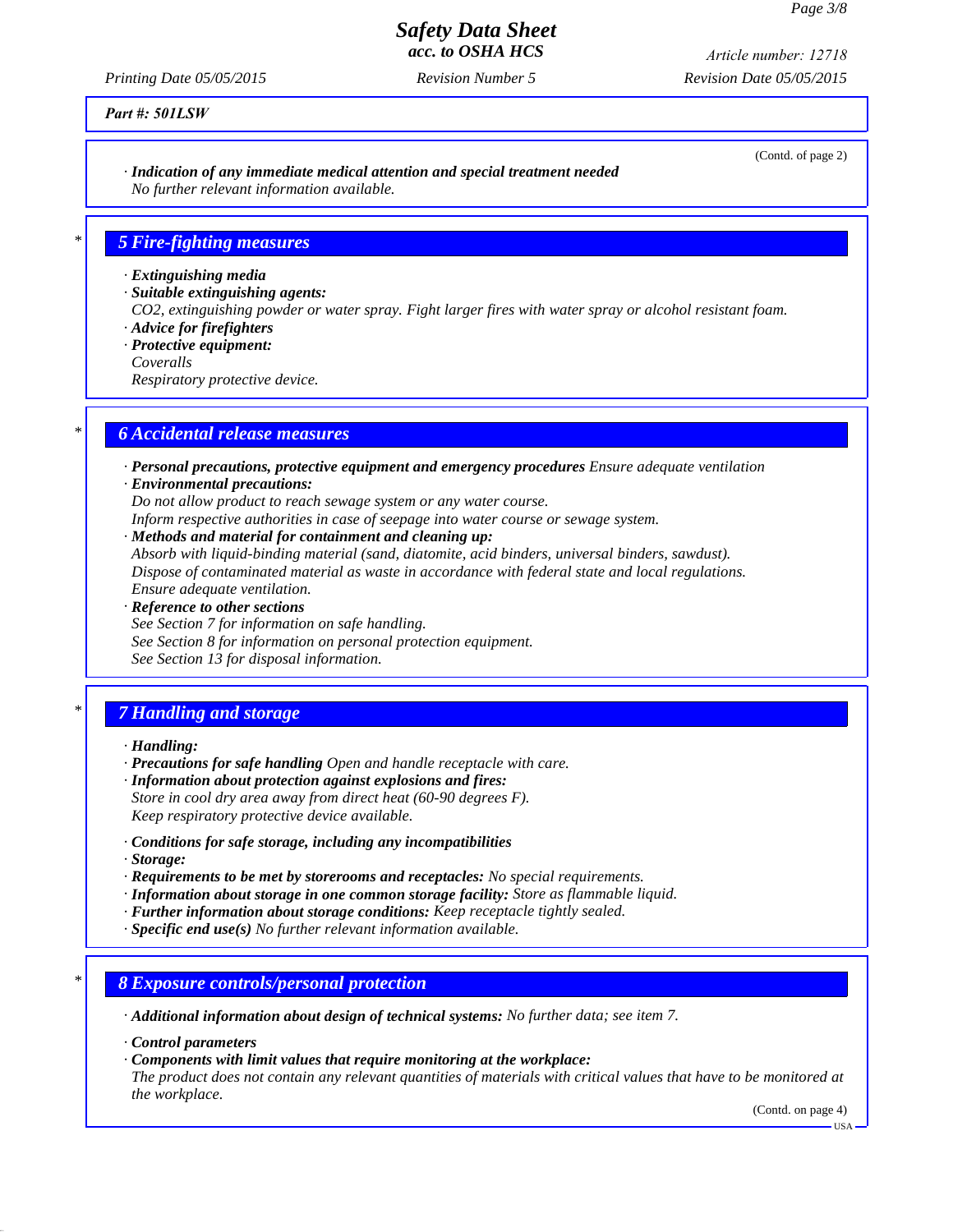*Printing Date 05/05/2015 Revision Number 5 Revision Date 05/05/2015 Article number: 12718*

## *Part #: 501LSW*

| $\cdot$ <b>Additional information:</b> The lists that were valid during the creation were used as basis.                                                                                                                                                               | (Contd. of page 3) |
|------------------------------------------------------------------------------------------------------------------------------------------------------------------------------------------------------------------------------------------------------------------------|--------------------|
| $\cdot$ Exposure controls                                                                                                                                                                                                                                              |                    |
| $\cdot$ Personal protective equipment (see listings below)                                                                                                                                                                                                             |                    |
| · General protective and hygienic measures:                                                                                                                                                                                                                            |                    |
| Keep away from foodstuffs, beverages and feed.                                                                                                                                                                                                                         |                    |
| Immediately remove all soiled and contaminated clothing.                                                                                                                                                                                                               |                    |
| Wash hands before breaks and at the end of work.                                                                                                                                                                                                                       |                    |
| Store protective clothing separately.                                                                                                                                                                                                                                  |                    |
| $\cdot$ Breathing equipment:                                                                                                                                                                                                                                           |                    |
| Use approved respiratory protection equipment when airborne exposure is excessive. Consult the respirator<br>manufacturer to determine the appropriate type of equipment for a given application. Observe respirator use<br>limitations specified by the manufacturer. |                    |
| · Protection of hands:                                                                                                                                                                                                                                                 |                    |
| Protective gloves                                                                                                                                                                                                                                                      |                    |
| $\cdot$ Eye protection: Safety glasses with side shields.                                                                                                                                                                                                              |                    |
| · <b>Body protection:</b> Protective work clothing                                                                                                                                                                                                                     |                    |

| $*1$ |  |  |  |                                                |
|------|--|--|--|------------------------------------------------|
|      |  |  |  | <b><i>Physical and chemical properties</i></b> |
|      |  |  |  |                                                |

| <b>General Information</b>                   | · Information on basic physical and chemical properties |  |
|----------------------------------------------|---------------------------------------------------------|--|
| $\cdot$ Appearance:                          |                                                         |  |
| Form:                                        | Paste                                                   |  |
| Color:                                       | White                                                   |  |
| $\cdot$ Odor:                                | Characteristic                                          |  |
| · Change in condition                        |                                                         |  |
| <b>Melting point:</b>                        | Undetermined.                                           |  |
| <b>Boiling point:</b>                        | 127 °C (261 °F)                                         |  |
| $\cdot$ Flash point:                         | 13 °C (55 °F)                                           |  |
| $\cdot$ Auto igniting:                       | Product is not selfigniting.                            |  |
| · Danger of explosion:                       | Product does not present an explosion hazard.           |  |
| $\cdot$ Specific gravity:                    | 1.190                                                   |  |
| · Solubility in / Miscibility with<br>Water: | <i>Insoluble</i>                                        |  |
| · Solvent content:                           |                                                         |  |
| Organic solvents:                            | 32.5 %                                                  |  |
| Solids content:<br>$\cdot$ Other information | 67.5 %                                                  |  |
|                                              | $VOC$ : = 3.04 lb/gal OR 364 GRAMS/L                    |  |
|                                              | Weight per gallon: $= 9.92$                             |  |

(Contd. on page 5)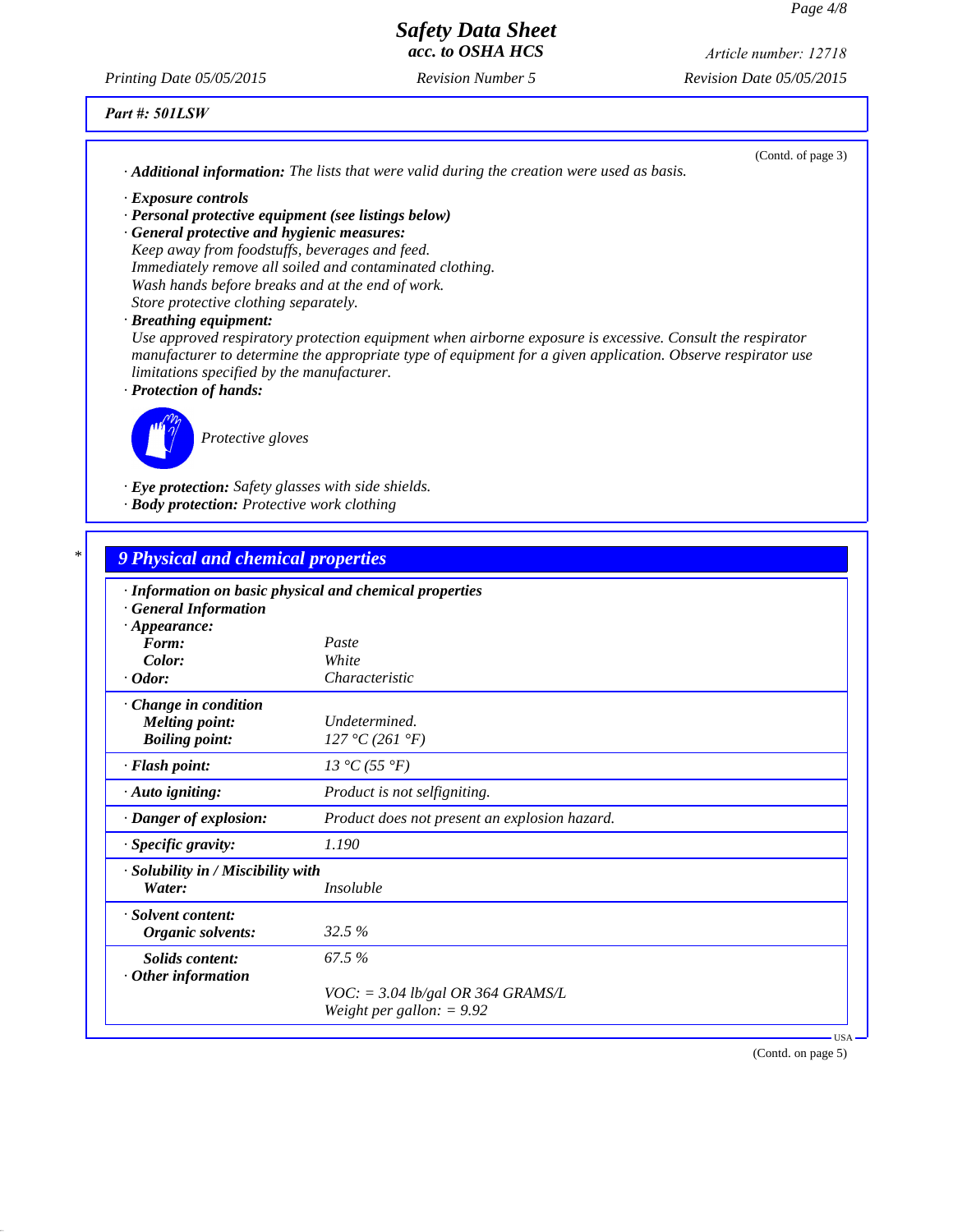*Printing Date 05/05/2015 Revision Number 5 Revision Date 05/05/2015 Article number: 12718*

### *Part #: 501LSW*

*\* 10 Stability and reactivity*

- *· Reactivity*
- *· Chemical stability*
- *· Thermal decomposition / conditions to be avoided:*
- *No decomposition if used according to specifications.*

*Keep away form extreme heat, sparks, open flames.*

- *· Possibility of hazardous reactions Strong oxidizers, acids and bases.*
- *· Conditions to avoid No further relevant information available.*
- *· Incompatible materials: No further relevant information available.*
- *· Hazardous decomposition products: OXIDES OF CARBONS AND NITROGEN UNDER BURNING CONDITIONS.*

## *\* 11 Toxicological information*

*· Information on toxicological effects*

- *· Acute toxicity:*
- *· Primary irritant effect:*
- *· on the skin: May irritate the skin.*
- *· on the eye: May irritate the eye.*
- *· Sensitization: No sensitizing effects known.*
- *· Additional toxicological information: When used and handled according to specifications, the product does not have any harmful effects according to our experience and the information provided to us.*

#### *· Carcinogenic categories*

*· IARC (International Agency for Research on Cancer)*

*None of the ingredients is listed.*

*· NTP (National Toxicology Program)*

*None of the ingredients is listed.*

*· OSHA-Ca (Occupational Safety & Health Administration)*

*None of the ingredients is listed.*

## *12 Ecological information*

- *· Toxicity*
- *· Aquatic toxicity: No further relevant information available.*
- *· Persistence and degradability No further relevant information available.*
- *· Behavior in environmental systems:*
- *· Bioaccumulative potential No further relevant information available.*
- *· Mobility in soil No further relevant information available.*
- *· Additional ecological information:*

*· General notes:*

*Water hazard class 3 (Self-assessment): extremely hazardous for water*

*Do not allow product to reach ground water, water course or sewage system, even in small quantities. Danger to drinking water if even extremely small quantities leak into the ground.*

- *· Results of PBT and vPvB assessment*
- *· PBT: Not applicable.*
- *· vPvB: Not applicable.*

(Contd. on page 6)

(Contd. of page 4)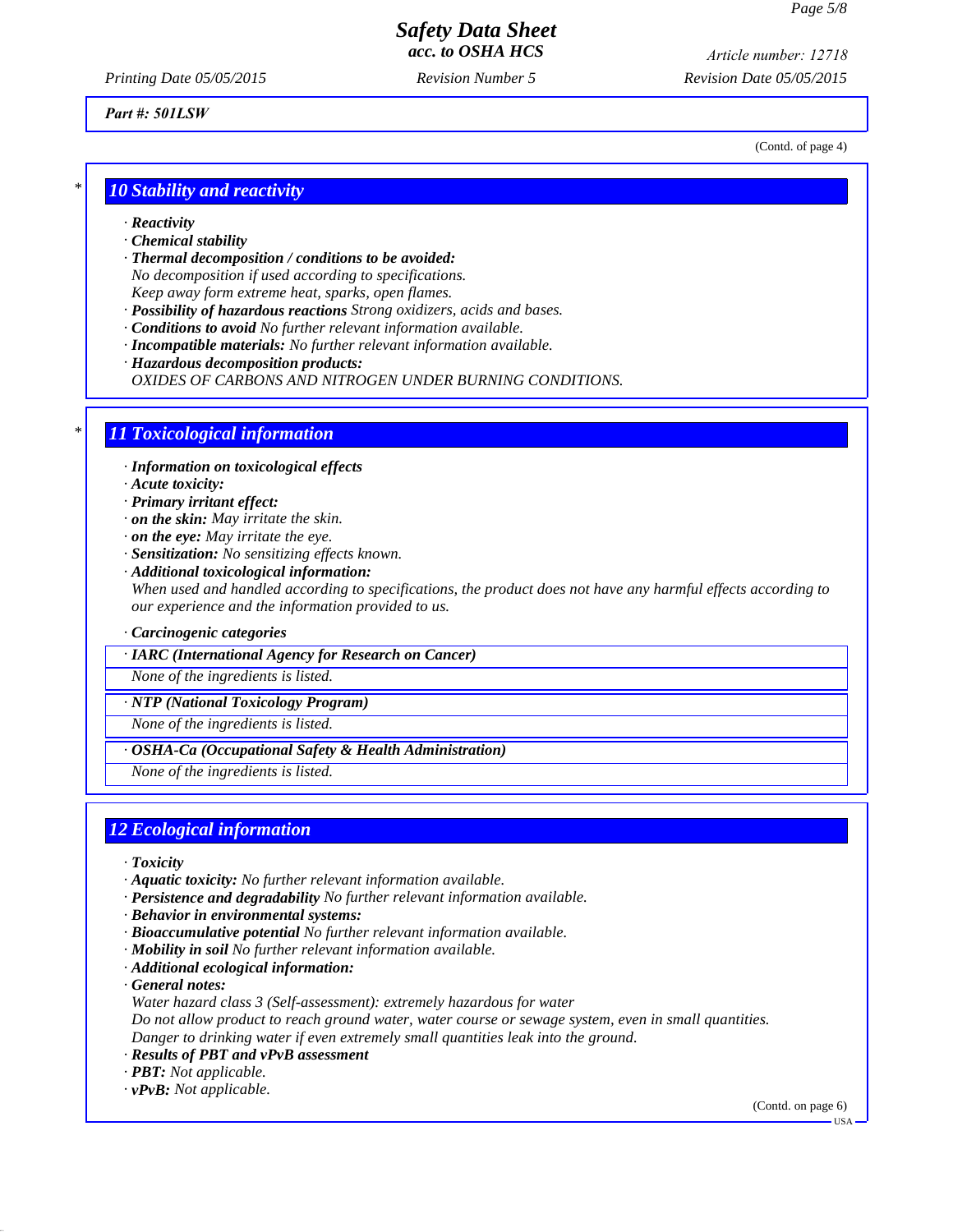*Printing Date 05/05/2015 Revision Number 5 Revision Date 05/05/2015 Article number: 12718*

*Part #: 501LSW*

*· Other adverse effects No further relevant information available.*

# *13 Disposal considerations*

*· Waste treatment methods*

*· Recommendation:*

*Must not be disposed of together with household garbage. Do not allow product to reach sewage system.*

*· Uncleaned packagings:*

*· Recommendation: Disposal must be made according to official regulations.*

| $\cdot$ UN-Number<br>· DOT, ADR, IMDG, IATA                                         | <i>UN1133</i>                                                       |
|-------------------------------------------------------------------------------------|---------------------------------------------------------------------|
| · UN proper shipping name<br>· DOT, IMDG, IATA<br>$\cdot$ ADR                       | <b>ADHESIVES</b><br>1133 ADHESIVES                                  |
| · Transport hazard class(es)                                                        |                                                                     |
| $\cdot$ DOT                                                                         |                                                                     |
| $\cdot$ Class<br>$-Label$                                                           | 3 Flammable liquids<br>3                                            |
|                                                                                     |                                                                     |
| · Class<br>$-Label$                                                                 | 3 Flammable liquids<br>3                                            |
| · Packing group<br>· DOT, ADR, IMDG, IATA                                           | III                                                                 |
| · Environmental hazards:                                                            | Not applicable.                                                     |
| · Special precautions for user                                                      | Warning: Flammable liquids                                          |
| · Transport in bulk according to Annex II of<br><b>MARPOL73/78 and the IBC Code</b> | Not applicable.                                                     |
| · Transport/Additional information:                                                 |                                                                     |
|                                                                                     | Limited Quantity [DOT ground] - 5 Liters (1.3 gallons) and less (PG |

(Contd. of page 5)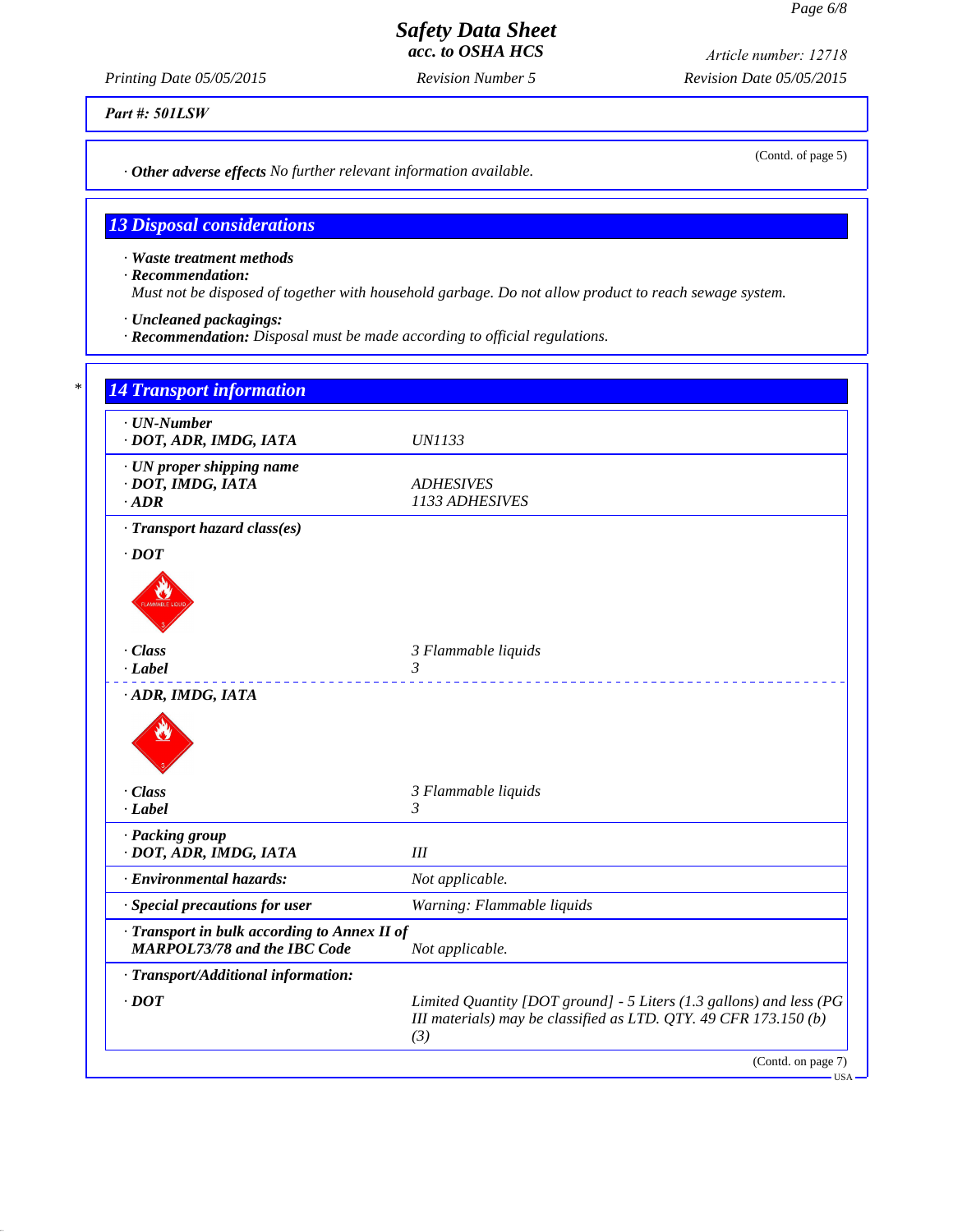(Contd. of page 6)

# *Safety Data Sheet acc. to OSHA HCS*

*Printing Date 05/05/2015 Revision Number 5 Revision Date 05/05/2015 Article number: 12718*

### *Part #: 501LSW*

*· UN "Model Regulation": UN1133, ADHESIVES, 3, III*

## *\* 15 Regulatory information*

*· Safety, health and environmental regulations/legislation specific for the substance or mixture · Sara*

*· Section 355 (extremely hazardous substances):*

*None of the ingredients is listed.*

*· Section 313 (Specific toxic chemical listings):*

*None of the ingredients is listed.*

*· TSCA (Toxic Substances Control Act):*

*All components of this product are on the TSCA Inventory or are exempt from TSCA Inventory requirements.*

*· Proposition 65*

*· Chemicals known to cause cancer: Warning: This product contains a chemical(s) known to the state of California to cause cancer.*

*All ingredients are listed.*

#### *· Chemicals known to cause reproductive toxicity:*

*Warning: This product contains a chemical known to the state of California to cause birth defects or other reproductive harm.*

*None of the ingredients is listed.*

*· (DSL) Canada Dosmestic Substance List*

*All components of this product are on the DSL(Canada Domestic Substance list) or are exempt from DSL requirements.*

*· Cancerogenity categories*

*· EPA (Environmental Protection Agency)*

*None of the ingredients is listed.*

*· TLV (Threshold Limit Value established by ACGIH)*

*None of the ingredients listed.*

*· MAK (German Maximum Workplace Concentration)*

*None of the ingredients is listed.*

*· NIOSH-Ca (National Institute for Occupational Safety and Health)*

*None of the ingredients is listed.*

*· National regulations:*

*· Water hazard class: Water hazard class 3 (Self-assessment): extremely hazardous for water.*

*· Chemical safety assessment: A Chemical Safety Assessment has not been carried out.*

## *\* 16 Other information*

*Although the information and recommendations set forth in this SDS are presented in good faith and are believed to be correct as of the date of this SDS, Dicor Corporation makes no representations as to the completeness or accuracy thereof. Information is supplied on the condition that the persons receiving and using it will make their own determination as to the suitability for their purpose prior to use. In no event will Dicor Corporation or any affiliate thereof be responsible for damages of any nature whatsoever resulting from the use or reliance on the information set forth in the SDS.*

(Contd. on page 8)

USA